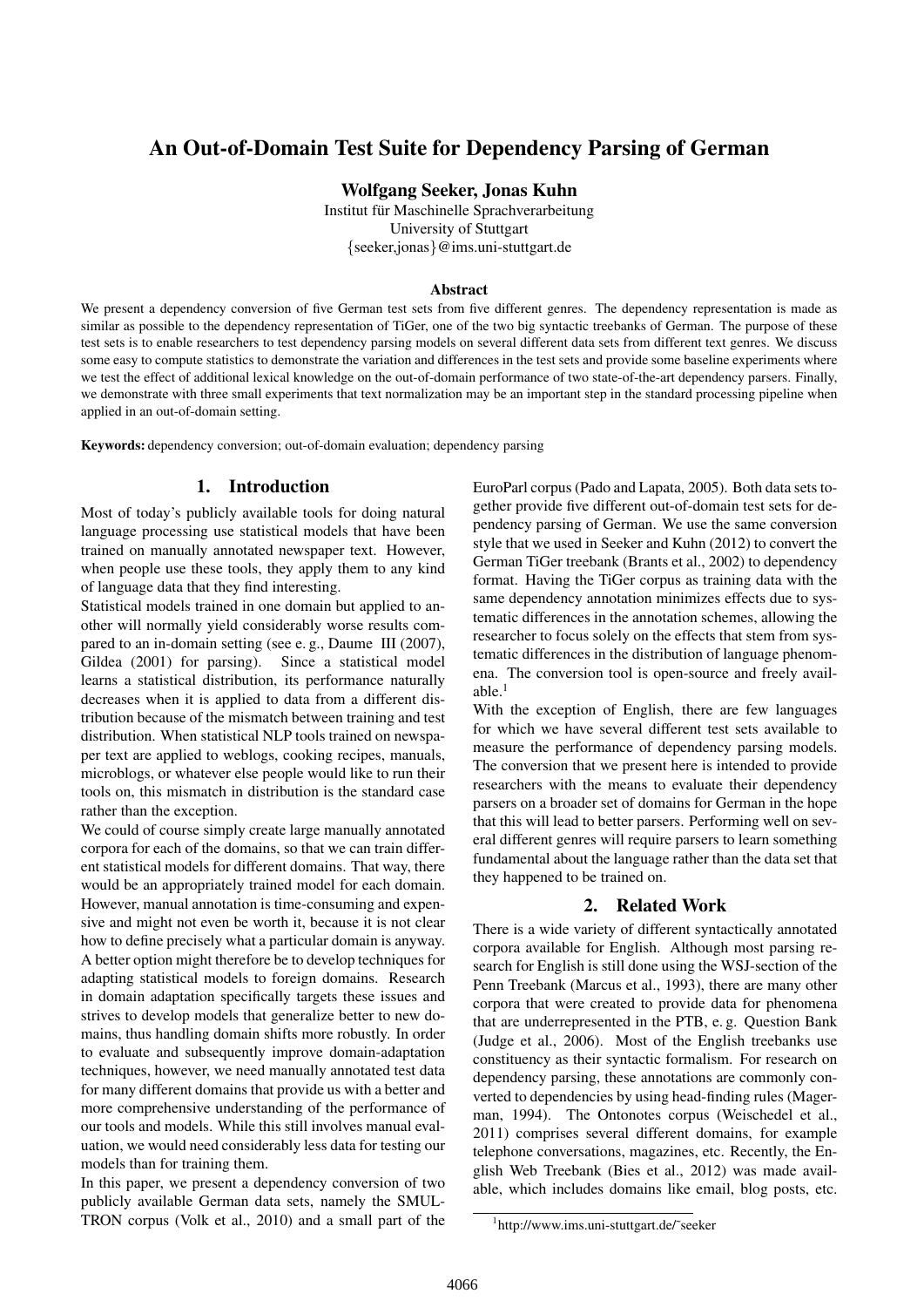The English Web Treebank uses an extended version of the PTB annotation guidelines to make sure that annotations between PTB and the Web Treebank are compatible, thus making it possible to evaluate models without worrying about differences in annotation. The number of different corpora for English is too large to list them all here, but generally, the situation for a researcher looking for different test sets to test her models on English is not so bad.

In this respect, English is quite the exception though. And even though German is a language with many resources compared to most other languages, the situation is far from being comparable to English. For parsing, there are two major treebanks available for German, the TiGer Treebank (Brants et al.,  $2002$ ) and the TüBa/DZ (Hinrichs et al., 2004). Both have originally been annotated for constituent structure, but can be turned into dependency treebanks by using head-finding heuristics as is done in English (Daum et al., 2004; Kübler, 2008; Hajič et al., 2009; Seeker and Kuhn, 2012). Both treebanks are based on newspaper text. The SMULTRON corpus, which we use in this work, was annotated as a parallel treebank and comprises four additional domains (see next section). Recently, the NoSta-D data set (Dipper et al., 2013) was annotated for dependency syntax, which adds another five domains to the set of available treebanks, however, using an annotation scheme that is not directly compatible with TiGer or TüBa/DZ.

# 3. The Data Sets

The SMULTRON corpus<sup>2</sup> (Volk et al., 2010) was originally created to facilitate research on multilingual treebanks. It consists of four small parallel texts in five different languages (English, French, German, Spanish, Swedish; not all texts are available in all languages). All four texts are available in German and comprise the domains *novel (Sophie's World)*, *DVD manual*, *economy news*, and *alpine hiking stories*. It was annotated for part-of-speech and phrase-structures following the STTS annotation guidelines (Schiller et al., 1999) and the TiGer annotation guidelines (Albert et al., 2003), respectively. Since the SMULTRON corpus is a parallel treebank, the phrase structure annotation contains links to the annotations for the other languages.

The EuroParl data set consists of 707 sentences of the German part of the EuroParl corpus (Koehn, 2005). It was annotated by Pado and Lapata (2005) to evaluate annotation transfer systems. It was also annotated for part-of-speech and phrase structures following the STTS and TiGer guidelines. In addition, it contains annotations for semantic roles. This data set has previously been converted to dependency format and used in the CoNLL 2009 Shared Task (Hajič et al., 2009) as an out-of-domain test set.

Table 1 shows the different genres available in the two source data sets together with their respective sizes (by number of sentences).

#### 3.1. Conversion

The conversion process takes a constituent tree and turns it into a dependency by traversing it bottom-up, thereby selecting for each phrase a head from the set of children of

| corpus          | domain                | # sentences |
|-----------------|-----------------------|-------------|
|                 | novel                 | 529         |
| <b>SMULTRON</b> | DVD manual            | 547         |
|                 | economy news          | 518         |
|                 | alpine hiking stories | 1060        |
| EuroParl700     | political debates     | 707         |

Table 1: The domains in SMULTRON and EuroParl700.

that phrase. The conversion is performed using a set of hand-written rules that specify preferences for function label and part-of-speech tag of the head word as well as the direction from where to start the search, i.e. whether to go through the children from left to right or from right to left. Table 2 displays the set of rules that are used to convert the SMULTRON data sets. Rules higher up in the table will be applied before lower ones.

The rules are very similar to the ones that were used to convert the TiGer corpus (Seeker and Kuhn, 2012). They are not exactly the same due to some small differences in the annotation: in the original TiGer annotation guidelines, prepositional and noun phrases do not have their head marked explicitly. In SMULTRON, the heads are explicitly marked with label HD. The conversion rules can rely on the explicit head marking. Remaining HD labels are replaced by the standard TiGer label NK after the conversion has finished. Another difference is that the annotators of SMULTRON decided to annotate noun phrases in prepositional phrases, which is not part of the original TiGer annotation. When converting TiGer, we used a special rule to introduce a noun phrase level for each prepositional phrase (cf. Seeker and Kuhn (2012), which is not necessary when converting SMULTRON. The SMULTRON annotation also uses a special syntactic category MPN for multitoken proper nouns, which is not part of TiGer. As can be seen in Table 2, we use the same rule to convert standard proper nouns (PN) and MPNs. Finally, the part-of-speech annotation of SMULTRON uses the PIDAT tag, which is part of the STTS tag set, but was not used when TiGer was annotated. We automatically map all PIDAT tokens to PDAT, which is the part-of-speech tag for these words in TiGer.

We convert coordination to Mel'čuk style, which puts the first conjunct as the head of the coordination and then creates a chain with the following conjuncts and coordinating conjunctions.

In order to convert the EuroParl data set, we kept the original rules used to convert TiGer and added one rule to handle the root node, which is called TOP in the EuroParl annotation (see Table 3).

As a final remark, we would like to point out that this conversion is indeed a conversion and not a manual annotation. These rules are quite specific, but they are not infallible, so that it is perfectly possible to create a linguistically undesirable annotation. This may be caused either because the rule is not exact or because the original annotation was faulty in the first place.

An important goal of this work is that the conversion of the out-of-domain data sets should be as similar as possible to

<sup>2</sup> http://kitt.ifi.uzh.ch/kitt/smultron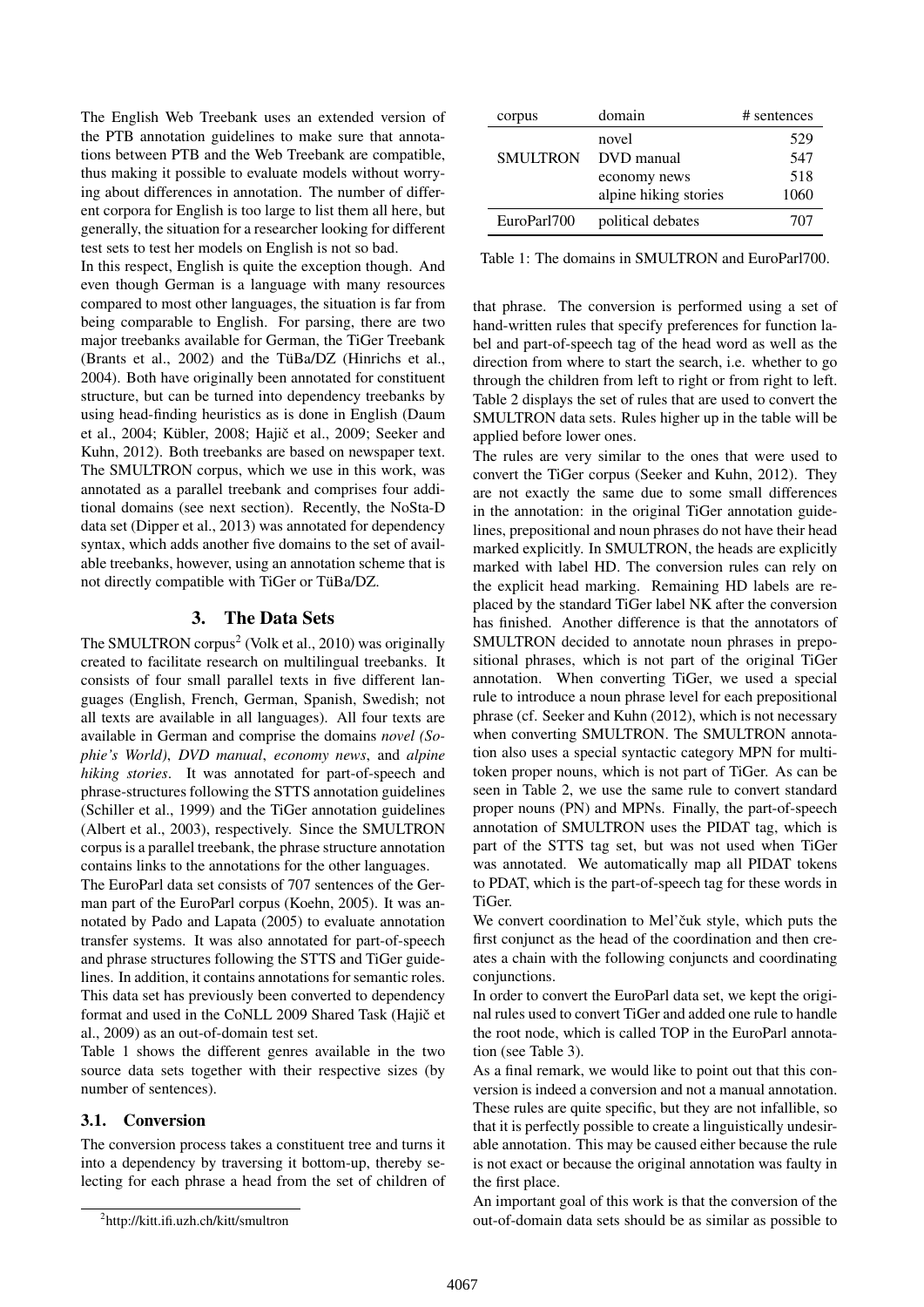| phrase                 | label      | pos                                            | dir   |
|------------------------|------------|------------------------------------------------|-------|
| S                      | hd         | *                                              | *     |
| vp                     | hd         | *                                              | *     |
| VZ                     | hd         | *                                              | *     |
| avp                    | hd, ph     | *                                              | *     |
| avp                    | avc        | adv                                            | right |
| avp                    | avc        | fm                                             | left  |
| ap                     | hd, ph     | *                                              | *     |
| dl                     | dh         | *                                              | *     |
| aa                     | hd         | *                                              | *     |
| isu                    | uc         | *                                              | *     |
| pn                     | pnc        | ne, nn, fm, trunc, appr,                       | right |
|                        |            | apprart, card, vvfin, vafin,<br>adja, adjd, xy |       |
|                        |            | ne, nn, fm, trunc, appr,                       | right |
| mpn                    | pnc        | apprart, card, vvfin, vafin,                   |       |
|                        |            | adja, adjd, xy                                 |       |
| nm                     | nmc        | nn, card                                       | right |
| mta                    | adc        | adja                                           | right |
| pp                     | hd, ac, ph | apprart, appr, appo, proav,                    | right |
|                        |            | ne, apzr, pway, trunc                          |       |
| pp                     | nk         | proav                                          | left  |
| ch                     | hd         | *                                              | left  |
| ch                     | uc         | fm, ne, xy, card, itj                          | left  |
| np                     | hd         | nn                                             | left  |
| np                     | nk         | nn                                             | left  |
| np                     | hd, nk     | ne, pper, pis, pds, prels,                     | right |
|                        |            | prf, pws, pposs, fm, trunc,                    |       |
|                        |            | adja,<br>card, piat, pwav,                     |       |
|                        |            | proav, adjd, adv, apprart,                     |       |
|                        |            | pdat                                           |       |
| np                     | ph         | nn, ne, pper, pis, pds,                        | right |
|                        |            | prels, prf, pws, pposs,                        |       |
|                        |            | fm, trunc, adja, card, piat,                   |       |
|                        |            | pwav, proav, adjd, adv,                        |       |
|                        |            | apprart, pdat                                  |       |
| cac                    | cj         | *                                              | left  |
| cap                    | cj         | *                                              | left  |
| cavp                   | cj         | ∗                                              | left  |
| ccp                    | cj         | *                                              | left  |
| cnp                    | cj         | *                                              | left  |
| $_{\rm co}$            | cj         | *                                              | left  |
| cpp                    | cj         | *                                              | left  |
| $\mathbf{c}\mathbf{s}$ | cj         | *                                              | left  |
| cvp                    | cj         | *                                              | left  |
| CVZ                    | cj         | *                                              | left  |

Table 2: Head-finding rules for the SMULTRON data sets. First column gives the phrase category for which the head is selected, second column gives the label preference of the head (highest preference on the left), third column gives the part-of-speech tag preference (highest preference on the left), and last column gives the search direction in which to search through the daughters of the phrase (left: start with left-most daughter, right: start with right-most daughter).

| phrase label POS |     |                            | dir  |
|------------------|-----|----------------------------|------|
| top              | $-$ | vvfin, vafin, vmfin, vvimp | left |

Table 3: Additional head-finding rule for the EuroParl data.

the TiGer conversion. The similarity of both conversions depends directly on the similarity between the original annotations. For all three sources (TiGer, SMULTRON, EuroParl), the original TiGer annotation guidelines were used. As we pointed out earlier, there are small differences, especially between SMULTRON and TiGer, which are mostly due to the original requirements on SMULTRON as a parallel treebank. For example, the introduction of internal NPs in PPs, which is not part of standard TiGer, allowed the original annotators to introduce more links between the different languages in SMULTRON. However, we spent time and effort to find these deviations and deal with them appropriately. Systematic differences are rather easy to remedy once identified, which is reflected in the slightly different set of rules used for the conversion (see Table 2). There are of course some remaining differences, but most of them are more likely due to inconsistencies in the original annotations in both TiGer and the out-of-domain data sets.

# 3.2. Error Correction

The head-finding rules of the converter are deliberately designed in a way such that the conversion will fail if there is no matching rule available. This means that contrary to many converters, there is no catch-all rule that fires if none of the other rules is applicable. Having such a last-resort rule ensures that there will be a formally correct dependency tree for each sentence, but it also effectively hides any problem in the annotation. So rather than just running the converter and forcing each structure into a dependency tree, we used a semi-automatic process: we first ran the converter on the entire data set, and afterwards manually inspected the sentences where it failed to produce a proper dependency tree. In most of these cases, we found annotation inconsistencies in the original annotation, which we corrected.

Table 4 shows a break-down of single changes that we applied to the data sets during the conversion process. Note that this does not guarantee an error-free annotation, since not all errors in the original annotation may lead to conversion failures. However, the problems that do make the converter fail could be found and corrected. In very few cases, there was no obvious annotation error but it also did not make sense to change the rule system. In these cases, we selected the head manually.

| edit                  | count |
|-----------------------|-------|
| change PoS            | 161   |
| change function label | 103   |
| reattach edge         | 62.   |
| introduce node        | 10    |
| remove node           | 18    |
| new root              | 5     |

Table 4: Break-down of single edits applied to the original annotation in order to correct annotation errors.

# 3.3. Variation

The purpose of the following section is to illustrate differences between the in-domain data (TiGer) and the out-ofdomain test sets, as well as among each other. We consider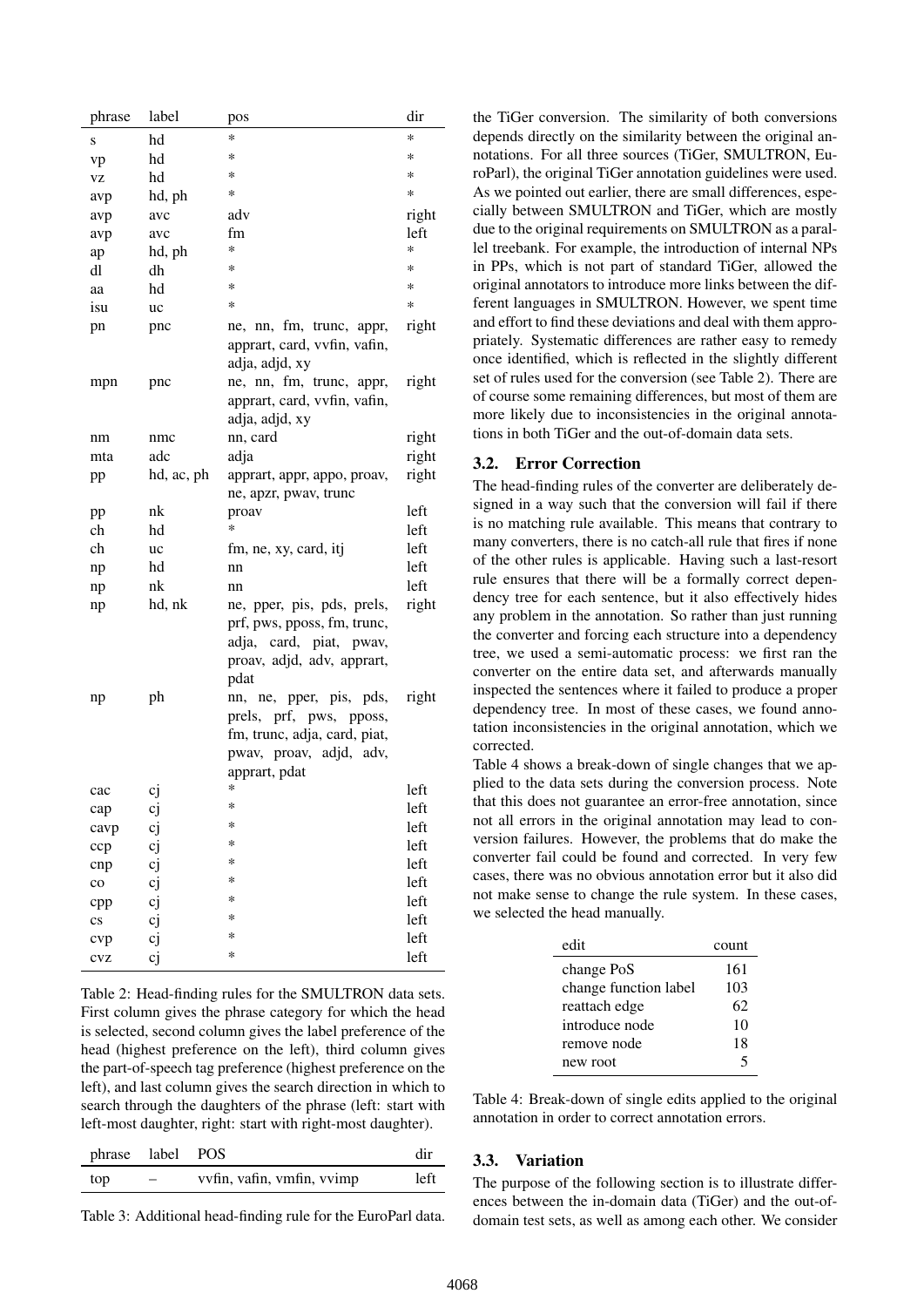TiGer the in-domain data because this data would normally be used to train a statistical model. We will briefly discuss unknown words, 1st and 2nd person vs. 3rd person, imperative mood and questions. These phenomena are relatively easy to show and only constitute the tip of the proverbial iceberg. They are meant to demonstrate the variation among the different text genres as well as the limitations of our standard training data sets in terms of linguistic phenomena.

Having too close a look at one's test data can be dangerous, since these data sets are meant to be used as fair test sets for evaluation. Normally, one would like to avoid knowing the test set in order to prevent any chance of overfitting. However, for improving parsing models on out-of-domain data, we need to know what makes them out-of-domain with respect to the training set.<sup>3</sup>

#### 3.3.1. Unknown Word Forms

The first property we look at is the amount of unknown tokens (by their word form) that we find with respect to the training portion of the TiGer corpus. We split the corpus as follows: train/dev/test =  $40,472/5,000/5,000$  sentences. We use this split also later in Section 4. to train and evaluate our models.

Table 5 gives a breakdown of the fraction of unknown word forms found in the different data sets. For comparison, we include the same fractions for the in-domain test set from TiGer.

|                | $00V\%$ | avg. oov / sent |
|----------------|---------|-----------------|
| TiGer test set | 9.96    | 1.83            |
| EuroParl       | 13.26   | 3.08            |
| novel          | 7.64    | 1.22            |
| DVD manual     | 23.89   | 3.91            |
| economy news   | 12.30   | 2.53            |
| alpine stories | 14.84   | 2.72.           |

Table 5: Ratios of out-of-vocabulary (oov) tokens and the average number of unknown tokens per sentence.

We would normally expect the ratio of unknown tokens to be higher in out-of-domain data sets than in in-domain data sets. We find this only for three out of the five outof-domain data sets. For the novel data set, the ratio is even lower than for the in-domain test set. The DVD manual shows the highest ratio of unknown tokens, more than 20%. The high ratio of unknown tokens in the EuroParl data set stems mainly from the fact that there is a systematic spelling difference between the EuroParl data set and the TiGer corpus: all umlauts (*a¨*, *o¨*, *u¨*) are written as *ae*, *oe*, and *ue*. Normalizing the spelling of umlauts across both training and test data pushes the ratio of unknown tokens for the EuroParl data set down to 4.49%. As we will see later, this also has positive effects on the performance of a part-of-speech tagger and a dependency parser.

## 3.3.2. 1st & 2nd Person vs. 3rd Person

A typical property of newspaper text is the low frequency of 1st and 2nd person inflection compared to 3rd person, which is due to the reporting style of newspaper articles. This means that statistical models that are trained on newspaper text will generally assume a lower probability for 1st and 2nd person. These assumptions become a problem when the models are applied in an out-of-domain setting, for example to domains like conversation, online chat, or stories told from a first-person point-of-view where 1st person is much more frequent than 3rd.

Table 6 shows the frequencies and ratios for 1st and 2nd person personal pronouns compared to 3rd person personal pronouns. We counted personal pronouns (gold part-ofspeech tag: PPER) rather than verbal inflection, because the data sets do not provide gold morphological annotations (yet). Personal pronouns are a closed word class, which can be enumerated. We counted capitalized *Sie*<sup>4</sup> as 2nd person when it did not occur at the beginning of a sentence.

|                 | 1st & 2nd vs. 3rd | $%$ of pers. pron. |
|-----------------|-------------------|--------------------|
| TiGer train set | 1961/9129         | 17.7/82.3          |
| TiGer test set  | 327/1343          | 19.6 / 80.4        |
| EuroParl        | 554/325           | 63.0 / 37.0        |
| novel           | 185/322           | 36.5 / 63.5        |
| DVD manual      | 3/269             | 1.1/98.9           |
| economy news    | 7/ 31             | 18.4 / 81.6        |
| alpine stories  | 562 / 244         | 69.7/30.3          |

Table 6: Frequencies of personal pronouns by grammatical person and their fraction of all personal pronouns (PPER).

The ratios for the different data sets show that economy news has the most similar distribution of 1st & 2nd vs. 3rd pronouns compared to the in-domain test set, followed by novel. The EuroParl and alpine hiking stories data sets have the opposite distribution with about twice as many 1st & 2nd person pronouns than 3rd person pronouns. DVD manual almost exclusively uses 3rd person pronouns.

In this brief evaluation, we only look at pronouns to approximate the distribution of the different person values. However, these ratios should roughly represent also the distribution of verb forms with different person inflection. Many of these verb forms do not occur in TiGer, even though many of them may occur with 3rd person inflection. Training statistical models on newspaper text may therefore make it difficult to learn e. g. core morphosyntactic properties of German like person agreement between subjects and verbs.

# 3.3.3. Imperatives and Questions

Another typical feature of newspaper text, which is also due to its reporting style, is the low frequency of imperatives. Table 7 shows the frequency of verbs in imperative mood in the individual data sets, as identified by their part-of-speech tag VVIMP/VAIMP.

Imperatives are rare in newspaper, and also in all of our out-of-domain data sets except for the DVD manual. It is not surprising that manuals use imperatives to instruct

<sup>&</sup>lt;sup>3</sup>Normally, one would split the data sets into development and test data for this purpose. However, these data sets are quite small and we do not think it makes much sense to split them any further.

<sup>&</sup>lt;sup>4</sup>The German pronoun for politely addressing another person.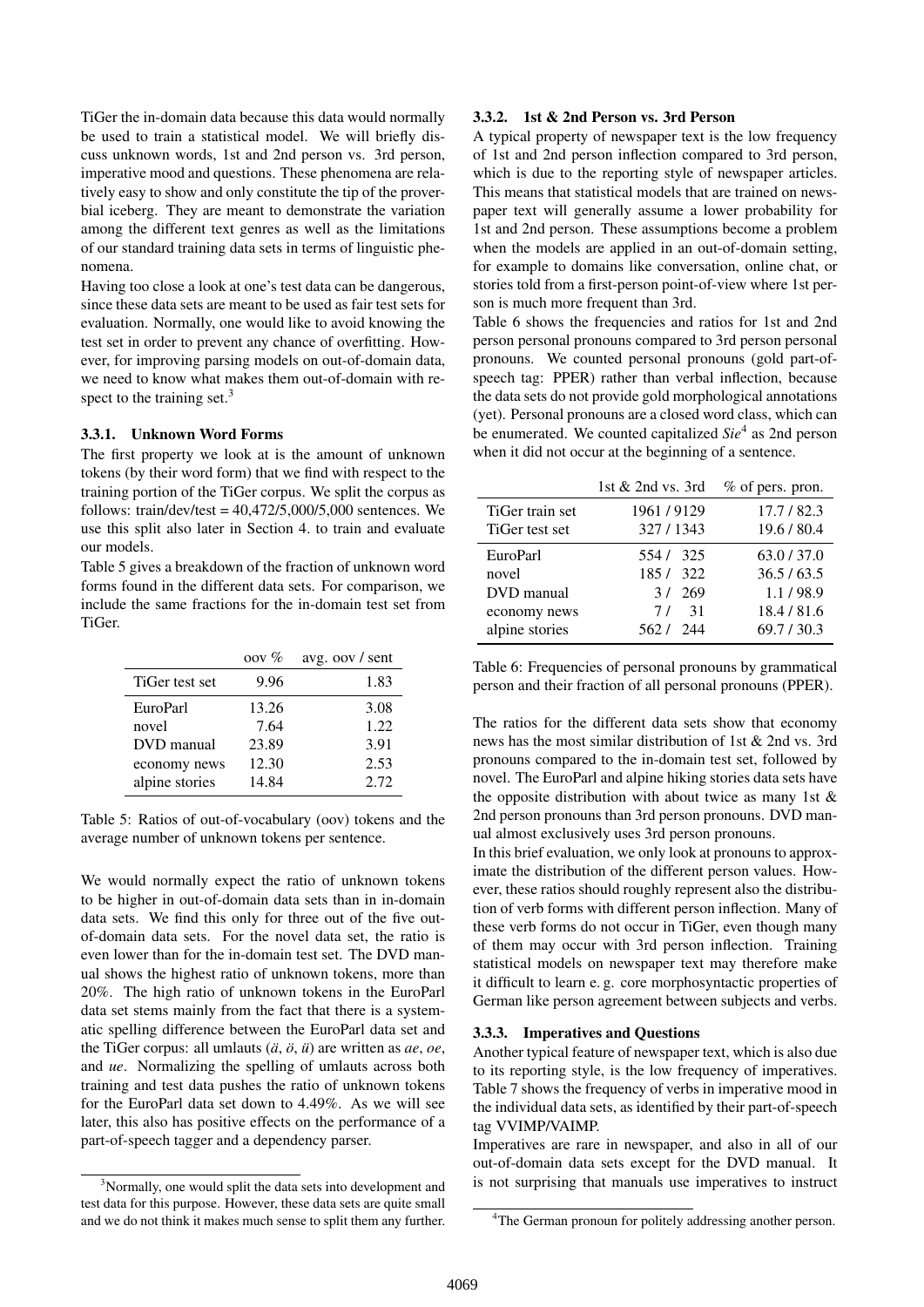|                 |     | # imperatives % of verb forms |
|-----------------|-----|-------------------------------|
| TiGer train set | 114 | 0.1                           |
| TiGer test set  | 24  | 0.2                           |
| EuroParl        |     | 0.1                           |
| novel           | 5   | 0.4                           |
| DVD manual      | 183 | 15.2                          |
| economy news    |     | 0.0                           |
| alpine stories  |     | 0.0                           |

Table 7: Frequencies of imperatives (VVIMP) and their fraction of all verb forms (V\*).

the reader how to do something. It shows that a low frequency phenomenon in one domain may be a high frequency phenomenon in another. A second example are questions, which are of low frequency in newspapers too. The frequencies in Table 8 approximate the distribution of questions by showing the frequencies of question marks. The novel data set has a significantly higher proportion of questions compared to all other data sets.

|                 | # questions | % of all sentences |
|-----------------|-------------|--------------------|
| TiGer train set | 658         | 1.6                |
| TiGer test set  | 54          | 1.1                |
| EuroParl        | 26          | 3.7                |
| novel           | 93          | 17.6               |
| DVD manual      |             | 0.0                |
| economy news    | $\Omega$    | 0.0                |
| alpine stories  | 26          | 2.5                |

Table 8: Frequencies of questions and their fraction of all sentences.

Both imperatives and questions are marked in German (among other things) by a different word order compared to the standard assertional sentence. These word orders are underrepresented in newspaper text and will therefore get assigned low probabilities/scores by statistical models.

# 4. Experiments

In this section, we provide some baseline experiments and three small experiments to test very simple methods for avoiding most obvious mismatches. We first present experiments where we apply a standard NLP pipeline trained on TiGer to the out-of-domain test sets. For lemmatization and parsing, we use the mate-tools,<sup>5</sup> specifically the graphbased dependency parser described in Bohnet (2010). As a second parser, we use turboparser<sup>6</sup> (Martins et al., 2010), a parser based on linear programming relaxations. For jointly predicting part-of-speech and morphological features, we use MarMoT<sup>7</sup> (Mueller et al., 2013). Since the out-ofdomain data sets do not provide gold-standard lemmata and morphological annotation, we cannot evaluate the quality of the automatic predictions, but instead only report on partof-speech and syntax.

As the baseline experiment, we train the processing pipeline using 10-fold jackknifing on the training data and apply them to the out-of-domain data sets. We compare this baseline to an experiment where we provide MarMoT with additional lexical information from SMOR<sup>8</sup> (Schmid et al., 2004), a finite-state morphological analyzer for German. Morphological disambiguation has used morphological lexicons for a long time (see e.g. Hajič  $(2000)$ ) since they restrict the space of possible analyses and provide information on unknown words that cannot be learned by a statistical model (e. g. the grammatical gender of nouns in German). Since out-of-domain data may come along with a higher number of unknown words (or with new usages of known words), morphological lexicons can be a valuable resource because they are not restricted to a particular training set.

|                | baseline | $+$ smor |         |
|----------------|----------|----------|---------|
| TiGer test set | 97.22    | 97.72    | $+0.50$ |
| EuroParl       | 93.46    | 94.35    | $+0.89$ |
| novel          | 94.13    | 95.20    | $+1.07$ |
| DVD manual     | 88.96    | 90.81    | $+1.85$ |
| economy news   | 91.83    | 91.77    | $-0.06$ |
| alpine stories | 93.32    | 94.42    | $+1.10$ |

Table 9: Part-of-speech accuracies for MarMoT with and without using a lexicon.

Table 9 presents the part-of-speech tagging accuracies achieved on the different data sets once without and once with the additional information provided by SMOR. In this experiment and all following ones we also provide results on the in-domain TiGer test set. As we show in Table 9, the general performance of the part-of-speech prediction is considerably lower on the out-of-domain data sets compared to the in-domain data set. This is the general pattern that occurs in out-of-domain application scenarios. Among the out-of-domain test sets, the models perform worst on DVD manual and best on novel, which is however still considerably behind the in-domain test set.

Table 9 also shows that adding additional information using a morphological lexicon does improve performance on all test sets (including in-domain) except on the economy news. Closer inspection reveals that the main problem in the economy news data is the large amount of foreign words (part-of-speech tag: FM), which are most of the time predicted as proper nouns (part-of-speech tag: NE). Most of these words are English company names or English names for operation areas like *process automation*, which had not been translated to German. However, German morphological lexicons would not cover these terms and therefore cannot help with these problems. For all other test sets, the lexicon improves results, generally to a larger extent for the out-of-domain test sets.

In Table 10, we present the parsing results in terms of labeled (las) and unlabeled accuracy (uas). Again, we compare the baseline system and the system with access to a morphological lexicon. We always show the difference in

<sup>5</sup> code.google.com/p/mate-tools

<sup>6</sup> https://www.ark.cs.cmu.edu/TurboParser

<sup>7</sup> http://code.google.com/p/cistern/wiki/marmot

<sup>8</sup> http://www.cis.uni-muenchen.de/ schmid/tools/SMOR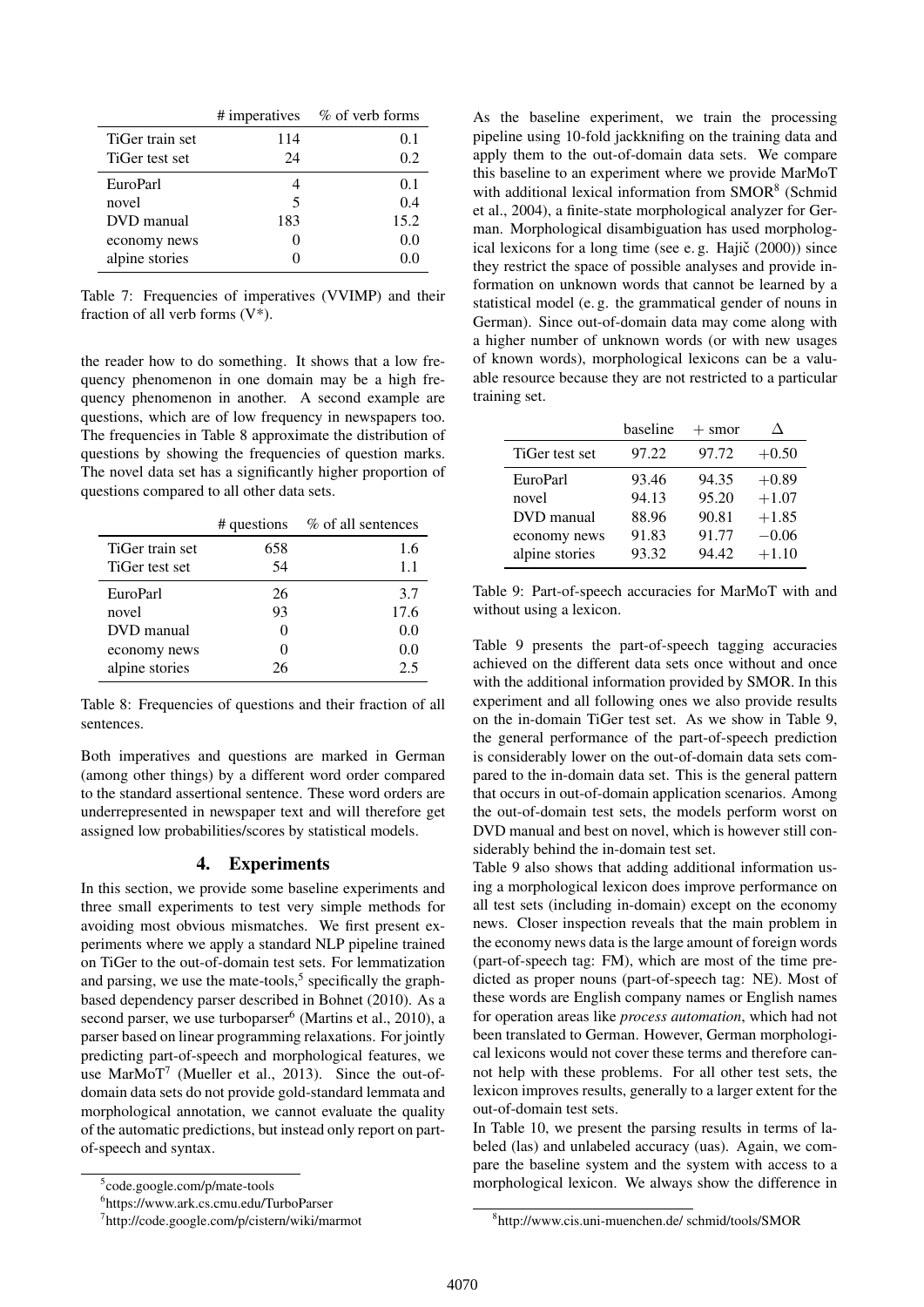|                                                                                                                                           |              | TiGer test set |             |              | EuroParl<br>novel |             | DVD manual   |     |             | economy news |     | alpine stories |              |             |     |                 |     |             |
|-------------------------------------------------------------------------------------------------------------------------------------------|--------------|----------------|-------------|--------------|-------------------|-------------|--------------|-----|-------------|--------------|-----|----------------|--------------|-------------|-----|-----------------|-----|-------------|
|                                                                                                                                           | $\Delta$ dos | las            | uas         | $\Delta$ pos | las               | uas         | $\Delta$ pos | las | uas         | $\Delta$ pos | las | uas            | $\Delta$ pos | las         | uas | $\triangle$ pos | las | uas         |
| mate<br>$+$ smor $+0.50$ 88.55 90.66 $+0.89$ 80.48 84.74 $+1.07$ 84.12 88.46 $+1.85$ 79.82 83.53 $-0.06$ 80.01 83.73 $+1.10$ 83.43 86.63  |              |                | 88.16 90.32 |              |                   | 79.31 83.56 |              |     | 83.66 88.34 |              |     | 79.19 83.30    |              | 79.83 83.64 |     |                 |     | 82.68 86.00 |
| turbo<br>$+$ smor $+0.50$ 88.51 90.95 $+0.89$ 80.85 85.22 $+1.07$ 84.72 89.13 $+1.85$ 79.86 84.15 $-0.06$ 79.58 83.41 $+1.10$ 83.42 87.01 |              |                | 88.07 90.56 |              |                   | 79.95 84.42 |              |     | 84.03 88.75 |              |     | 78.97 83.65    |              | 79.50 83.57 |     |                 |     | 82.04 85.78 |

Table 10: Parsing performance for mate and turboparser with and without using a lexicon for predicting part-of-speech and morphology.

part-of-speech accuracy as comparison to make it easier to see the relationship between improvements in part-ofspeech tagging and parsing. Keep in mind though that the lexicon also influences morphological prediction, which we cannot measure but which influences the parsing performance as well.

The two different parsers that we use for our experiments seem generally to perform equally well, with maybe a small advantage for turboparser. Both parsers give state-of-theart results on the in-domain test set. Across the test sets, we get the same picture as for part-of-speech tagging, with the out-of-domain test sets clearly behind the performance on the in-domain test set. The differences of up to 7 percentage points are however much bigger than for part-of-speech tagging. The DVD manual data and the economy news data again seem to be more difficult test sets than the novel data and the alpine stories. The results on the EuroParl data set are on the lower end too. We have a closer look at these three data sets in the next section, where we find that simple orthographic normalization is an important step with significant impact when doing out-of-domain parsing.

#### 4.1. Orthographic Normalization

In this section, we normalize three different orthographic phenomena in order to make the test data more similar to the training data. As we will show here in three small experiments, orthographic normalization suddenly becomes very important once we drop the assumption of consistent orthography that holds in newspaper treebanks. Orthographic normalization has already been studied intensively for different domains, e. g. historical text (Baron and Rayson, 2008) or microblogging (Han et al., 2013).

#### 4.1.1. Umlauts

In the previous experiment, parsing results on the EuroParl data resided on the lower end of the spectrum. As we already mentioned in Section 3.3.1., there is a systematic spelling difference between TiGer and the EuroParl data, namely the spelling of German umlauts *a*<sup>*i*</sup>, and *u*<sup>*i*</sup>, which data set are spelled *ae*, *oe*, and *ue* in the EuroParl. The same applies to German  $\beta$ , which is spelled *ss* in the EuroParl data set. The EuroParl spelling is the standard way of encoding German umlauts and *ß* in ASCII, which is not done in TiGer. For the following experiment, we normalized the spelling in the EuroParl test set to use the standard German umlauts and  $\beta$ <sup>9</sup>. We then applied the models from the previous experiment to the normalized data.

|                                                       |     | original |         | normalized                          |     |
|-------------------------------------------------------|-----|----------|---------|-------------------------------------|-----|
|                                                       | pos | las uas  | pos las |                                     | uas |
| mate<br>$+$ smor 94.35 80.48 84.74 96.63 82.95 86.79  |     |          |         | 93.46 79.31 83.56 96.47 82.92 86.92 |     |
| turbo<br>$+$ smor 94.35 80.85 85.22 96.63 83.22 87.22 |     |          |         | 93.46 79.95 84.42 96.47 83.21 87.32 |     |

Table 11: EuroParl: comparison between original and normalized spelling of umlauts  $(\ddot{a}, \ddot{o}, \ddot{u})$  and sharp-s  $(\beta)$ .

Table 11 shows the differences in part-of-speech tagging and parsing when comparing the original (from Table 10) and the normalized version. Improvements of about 3 percentage points for both tasks are very high and demonstrate convincingly the importance of normalization. In the unnormalized version, most of the words containing umlauts are unknown to the statistical models. As stated in Section 3.3.1., normalizing the spelling changes the percentage of unknown words from 13.26% to 4.49%, which is only half the amount that we find in the in-domain test set.

#### 4.1.2. Quotation Marks

We use the alpine stories to demonstrate the effect of normalizing punctuation, in this particular case quotation marks. The alpine stories use French quotation marks, namely  $\ll$  and  $\gg$ . Since these symbols never occur in TiGer, they are standardly treated as unknown words by the partof-speech tagger and the parsers. This means that the models rely on context to decide the correct annotation, which leads to quotation marks being tagged as nouns, adjectives, foreign words etc. Out of 147 such tokens, only 7 were tagged correctly as quotation mark. Since these tags provide information to parsing, it is naturally desirable to avoid such tagging errors. In the experiment, we replaced these quotation marks with the standard symbols used in TiGer and applied the models from the first experiment.

Table 12 shows the part-of-speech tagging and parsing results on the original and the normalized alpine stories data set. Again, by normalizing the test set, we can achieve an improvement in performance for both tasks. Even though punctuation may not seem an important linguistic phenomenon it deserves attention because it provides context to other decisions.

# 4.1.3. Capitalization

Our third normalization experiment is concerned with the DVD manual test set. In this data set, there is a num-

<sup>&</sup>lt;sup>9</sup>This cannot be done completely loss-free by automatic means. Given the size of the test set, it was not very time-

consuming to decide the ambiguous cases manually.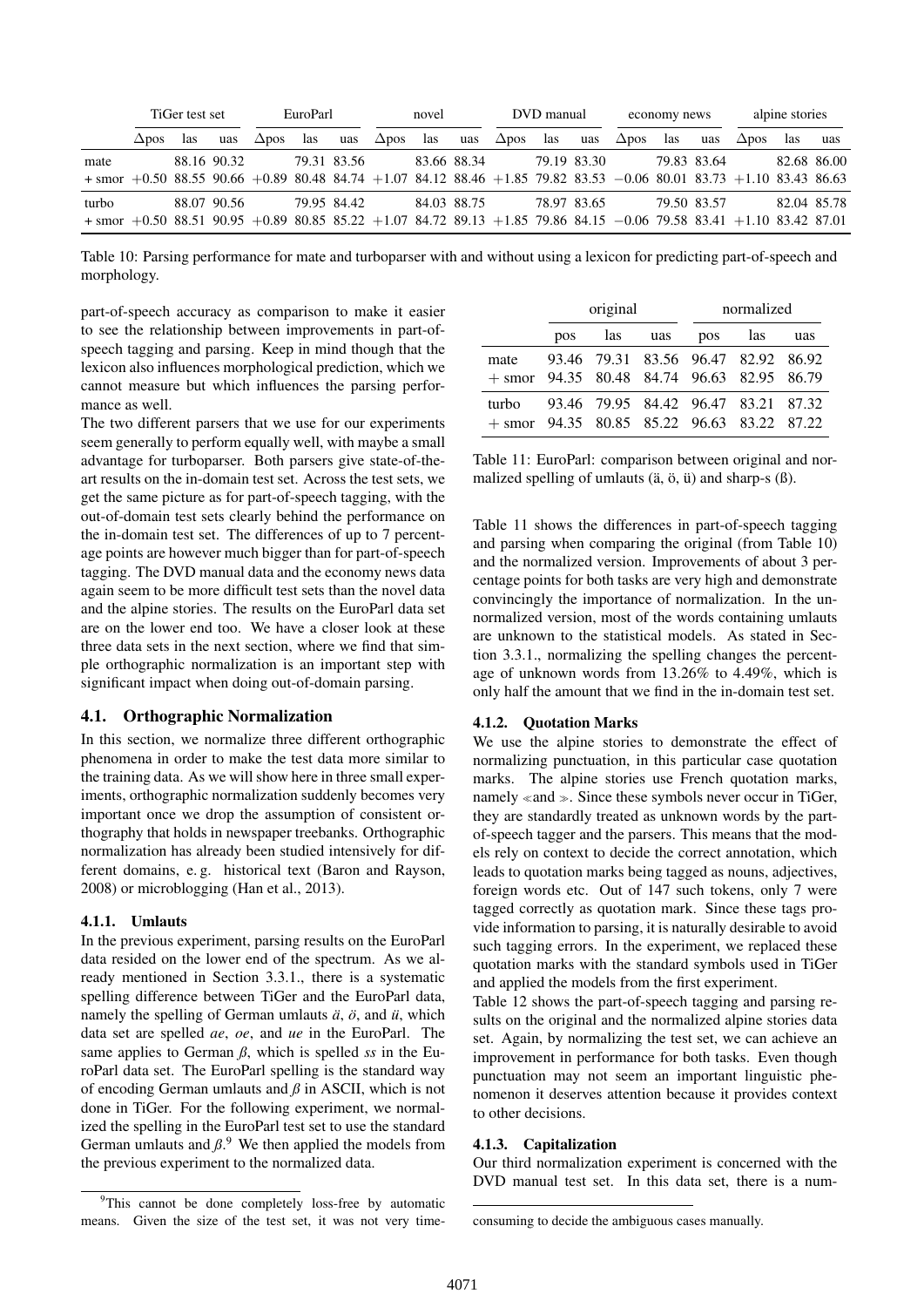|                                                       |     | original |     |                                     | normalized |     |
|-------------------------------------------------------|-----|----------|-----|-------------------------------------|------------|-----|
|                                                       | pos | las      | uas | pos las                             |            | uas |
| mate<br>$+$ smor 94.42 83.43 86.63 95.12 84.03 87.15  |     |          |     | 93.32 82.68 86.00 94.06 83.47 86.71 |            |     |
| turbo<br>$+$ smor 94.42 83.42 87.01 95.12 84.08 87.59 |     |          |     | 93.32 82.04 85.78 94.06 82.81 86.46 |            |     |

Table 12: Alpine stories: comparison between original and normalized spelling of quotes  $(\ll, \gg)$ .

ber of sentences which are written using exclusively capital letters. These are sometimes headlines, but also warnings are marked that way. As with umlauts and quotation marks, these words are treated as unknown by the statistical models since the actual word forms were never seen during training. In order to test the influence of normalizing capitalization, we use an artificial setting, where we use the gold part-of-speech tags to decide how to lowercase a word form. The reason for this is that in German, common nouns are written with a capital first letter. The heuristic that we use to normalize the data is that we lowercase every word that does not have one of the part-of-speech tags NE, XY, or FM. We keep the first letter capitalized if the word starts a sentence or if it is a common noun (part-of-speech tag: NN). This is an artificial setting since normally we would not know the part-of-speech tag of a word at this stage of processing. The reported results should therefore be interpreted as a kind of upper bound that can be achieved rather than an actual performance estimate.

|                                                       | original |     |     | normalized                          |     |     |
|-------------------------------------------------------|----------|-----|-----|-------------------------------------|-----|-----|
|                                                       | pos      | las | uas | pos                                 | las | uas |
| mate<br>$+$ smor 90.81 79.82 83.53 92.72 82.05 85.24  |          |     |     | 88.96 79.19 83.30 92.30 82.20 85.65 |     |     |
| turbo<br>$+$ smor 90.81 79.86 84.15 92.72 82.05 85.91 |          |     |     | 88.96 78.97 83.65 92.30 82.06 86.08 |     |     |

Table 13: DVD manual: comparison between original and normalized spelling of all-caps words.

Table 13 shows the results for the third experiment. Again, improvements between 2 and 3 percentage points for all tasks demonstrate the influence of proper normalization. One additional effect that can be observed in the first and the third experiment in this section (Tables 11 and 13) is that the improvements due to the morphological lexicon disappear after the normalization. The settings with and without the morphological lexicon perform roughly similarly, this time with a small advantage for mate parser. A possible explanation for this is the fact that in the unnormalized setting, the morphological lexicon was doing some of the work that is done by the normalization. For example, the morphological lexicon can compensate the systematic encoding of umlauts by applying the appropriate rules to the word form. However, the lexicon cannot completely take care of the problem since the information is only encoded in the lexicon features given to the part-of-speech tagger, whereas the word form stays unknown to the statistical model. An additional processing step to take care of normalization is therefore desirable.

# 5. Conclusion

In this work, we presented a dependency conversion of five different test sets for German, namely the SMULTRON corpus and a small part of the EuroParl corpus. The conversion was performed semi-automatically and was designed to be as close as possible to the conversion of the TiGer corpus presented in Seeker and Kuhn (2012). We described the data sets and discussed their variability among each other by means of small case studies targeting some easy to find phenomena. We also presented a baseline experiment using a standard processing pipeline and compared this to an approach where we give additional lexical information to the part-of-speech tagger. Further experiments revealed that while additional lexical resources can improve out-ofdomain parsing, a standard way of normalizing text may be an important addition to the standard NLP pipeline when parsing out-of-domain data.

The presented conversion is intended to make it easy to test parsing models in an out-of-domain setting rather than always testing on the same in-domain data. Our hope is that this will support researchers in developing robust parsing models that perform equally well on different domains.

# Acknowledgements

This work was funded by the Deutsche Forschungsgemeinschaft (DFG) via SFB 732 "Incremental Specification in Context", project D8.

#### 6. References

- Albert, S., Anderssen, J., Bader, R., Becker, S., Bracht, T., Brants, S., Brants, T., Demberg, V., Dipper, S., Eisenberg, P., Hansen, S., Hirschmann, H., Janitzek, J., Kirstein, C., Langner, R., Michelbacher, L., Plaehn, O., Preis, C., Pußel, M., Rower, M., Schrader, B., Schwartz, A., Smith, G., and Uskoreit, H. (2003). TIGER Annotationsschema. Technical Report Juli, Universität Stuttgart.
- Baron, A. and Rayson, P. (2008). VARD2:a tool for dealing with spelling variation in historical corpora. In *Postgraduate Conference in Corpus Linguistics*, Birmingham, UK. Aston University, Birmingham.
- Bies, A., Mott, J., Warner, C., and Kulick, S. (2012). English Web Treebank. http://www.ldc.upenn.edu.
- Bohnet, B. (2010). Top Accuracy and Fast Dependency Parsing is not a Contradiction. In *Proceedings of the 23rd International Conference on Computational Linguistics (Coling 2010)*, pages 89–97, Beijing, China, August. Coling 2010 Organizing Committee.
- Brants, S., Dipper, S., Hansen-Shirra, S., Lezius, W., and Smith, G. (2002). The TIGER treebank. In *Proceedings of the 1st Workshop on Treebanks and Linguistic Theories*, pages 24–41, Sozopol, Bulgaria.
- Daum, M., Foth, K., and Menzel, W. (2004). Automatic transformation of phrase treebanks to dependency trees. In *Proc. 4th Int. Conf. on Language Resources*.